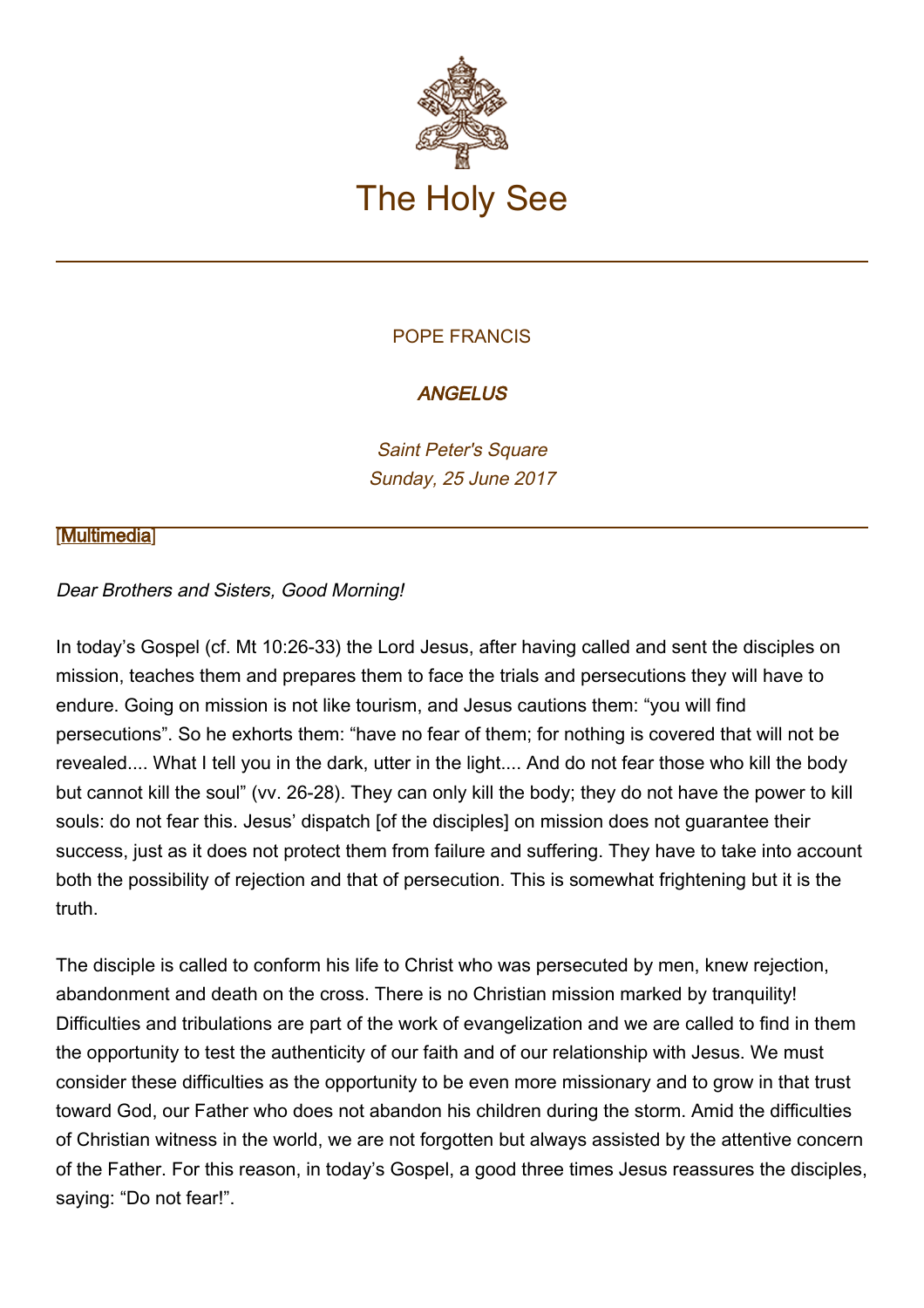Even in our day, brothers and sisters, persecution against Christians is present. We pray for our brothers and sisters who are persecuted and we praise God because, in spite of this, they continue to bear witness to their faith with courage and faithfulness. Their example helps us to not hesitate in taking the position in favour of Christ, bearing witness bravely in everyday situations, even in apparently peaceful contexts. In effect, a form of trial can also be the absence of hostility and tribulation. Besides [sending us out] as "sheep in the midst of wolves", the Lord even in our times sends us out as sentinels in the midst of people who do not want to be woken from their worldly lethargy which ignores the Gospel's words of Truth, building for themselves their own ephemeral truths. And if we go to or live in these contexts, and we proclaim the Words of the Gospel, this is bothersome and they will look at us unkindly.

But in all this, the Lord continues to tell us, as he did to the disciples of his time: "Do not fear!". Let us not forget these words: always, when we experience any tribulation, any persecution, anything that causes us to suffer, let us listen to the voice of Jesus in our hearts: "Do not fear! Do not fear! Go Forth! I am with you!". Do not fear those who mock you and mistreat you and do not fear those who ignore you or respect you "to your face", but fight the Gospel "behind your back". There are so many who smile to our face, but fight the Gospel behind our backs. We all know them. Jesus does not leave us all alone, because we are precious to him. That is why he does not leave us all alone. Each one of us is precious to Jesus and he accompanies us.

May the Virgin Mary, example of humility and courageous adherence to the Word of God, help us to understand that success does not count in the witness of faith, but rather faithfulness, faithfulness to Christ, recognizing in any circumstance even the most problematic, the inestimable gift of being his missionary disciples.

### After the Angelus:

Dear brothers and sisters, I express my closeness to the people of the Chinese village of Xinmo which was struck yesterday morning by a landslide caused by heavy rains. I pray for the dead and the injured and for those who have lost their homes. May God comfort the families and support the rescue workers. I am very close to you!

Today in Vilnius, Lithuania, Archbishop Teofilius Matulionis, killed in hatred of the faith in 1962 when he was almost 90 years old, is being beatified. Let us praise God for the testimony of this courageous defender of the faith and of the dignity of man. Let us salute him and all the people of Lithuania with an applause!

I greet all of you, people of Rome and pilgrims! In particular, I greet the Major Archbishop, Bishops, priests and faithful of the Ukrainian Greek Catholic Church, as well as the pilgrims from Belarus who are commemorating the 150th anniversary of the canonization of Saint Josephat. I